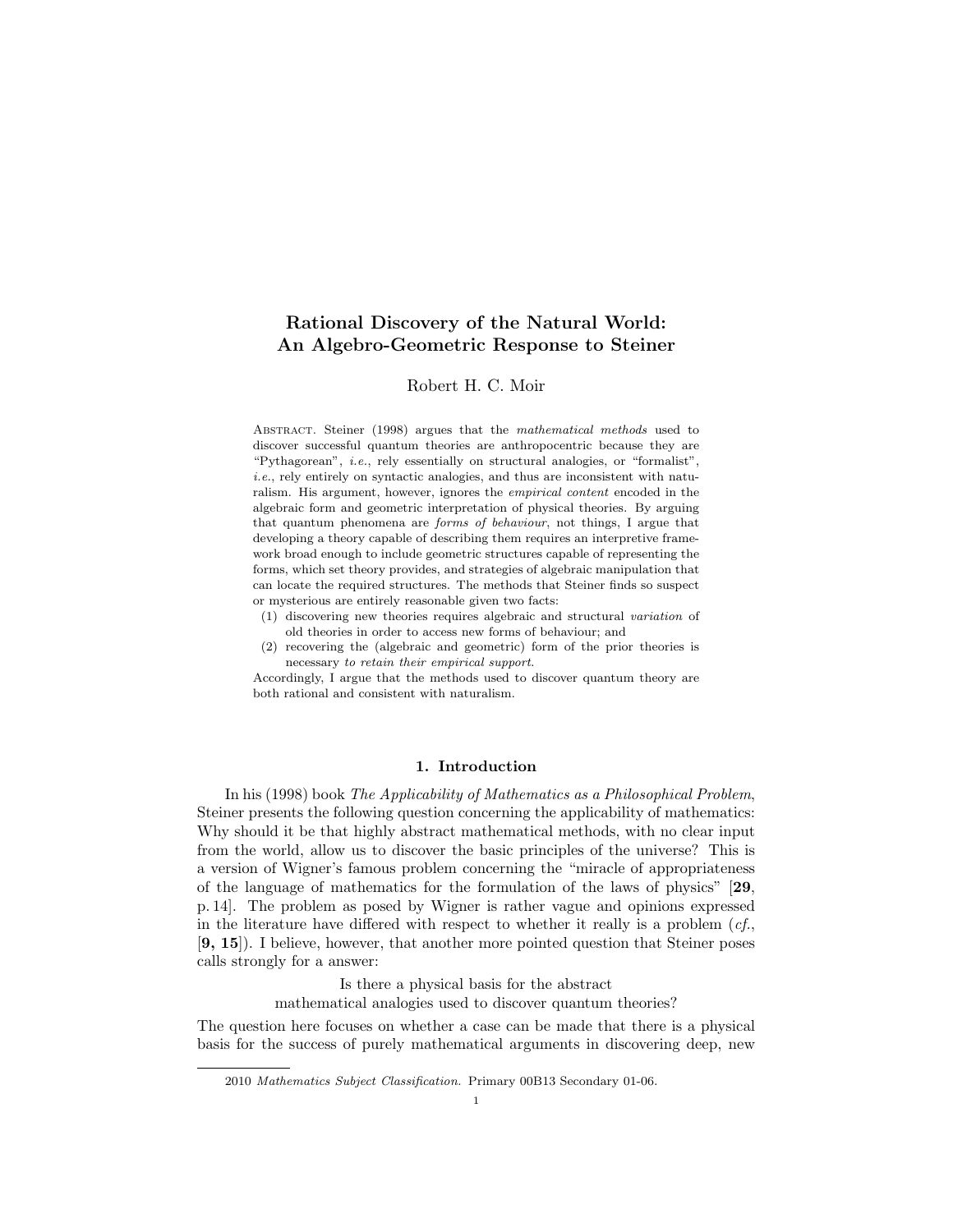#### 2 ROBERT H. C. MOIR

physical principles. Steiner says that no such basis exists, and concludes that the success of these methods suggests quite the contrary, viz., that, in fact, natural theology could provide the true explanation. Contrary to Steiner, I will suggest that the answer given to this question depends on what kind of knowledge of the world physical theories are taken to provide.

Views about the nature of physical laws can usually be divided into two broad categories: those that regard laws as summaries of sensory experience; and those that regard laws as articulating natural tendencies of action or interaction for physical entities or their essences. Views in the former category take laws to be empiricalphenomenological: laws correlate experiences, properties or behaviour but do not provide insight into ontology or the nature of an underlying reality. This class of views is compatible with most forms of instrumentalism and includes, of course, Hume's view of causation and positivistic views of laws, as well as those that accept Humean supervenience. Views in the latter of the two categories take laws to be formal-ontological: laws express the manner in which actual physical entities tend to behave or interact. The appellation 'formal' is added, first of all, because the entities described by or included in laws are in general unobservable and, hence, may only be characterized formally. Second of all, the inclusion of 'formal' is intended to include views where laws are not thought true of the world directly, but only of abstract models of the world, as well as to include views that take laws to express relations between essences of physical entities.. This class of views, which is compatible with most forms of realism, thus includes Aristotelian physics, where definitions express relations between essences of material substances [16] as well as views that take laws to apply only ceteris paribus, e.g., [6].

Let us now consider the implications of the proven success of purely mathematical analogies in the discovery of the laws of quantum theory given the above two interpretations of the epistemological status of scientific laws.

On a formal-ontological view of the knowledge that laws provide, the success of abstract mathematical analogies, which have no physical interpretation, implies that reasoning using purely mathematical structures and constructions can allow us to learn what kinds of things occupy the universe and how they behave. This is highly suggestive of a deep connection between physical ontology and mathematical structures, which allows mathematical analogies to be successful in scientific discovery. Consequently, a formal-ontological view of laws supports an explanation of applicability in terms of Pythagoreanism, where the "being" or "essence" of things in the world is understood to be mathematical. If the things in the world just are mathematical, actually or essentially, then it is not a surprise that purely mathematical reasoning could be so successful.<sup>1</sup>

On the other hand, if one adopts an empirical-phenomenological view of the knowledge provided by scientific laws, the success of abstract, purely mathematical arguments implies that reasoning using purely mathematical structures and constructions can allow us to probe deeper and deeper into the nature of the world

<sup>&</sup>lt;sup>1</sup>I do not mean to suggest that a Pythagorean explanation is the only possibility for those who adopt formal-ontological views of laws, I merely suggest that it is the most natural one.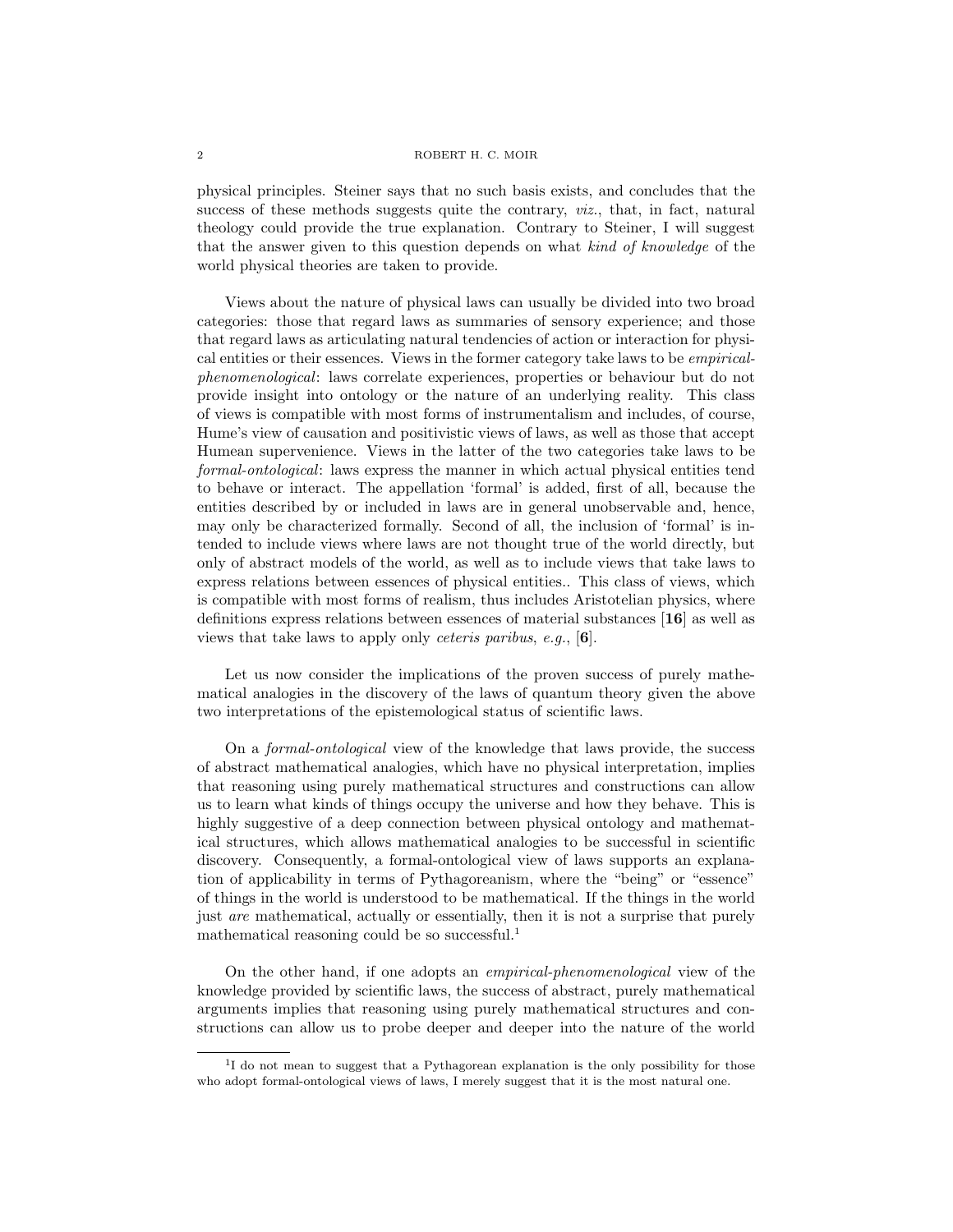of experience. This is highly suggestive of a deep connection between the structure of the world of experience and mathematical structures, implying then that the operations of our mind are somehow tuned to the exploration of the deepest aspects of the phenomenal world, far beyond immediate experience. Consequently, an empirical-phenomenological view of laws supports an explanation of applicability in terms of natural theology, in the following sense: the world appears to be structured in such a way that the tools and methods of mathematics, themselves products of the human mind, are all that is required to probe the deepest aspects of nature, which is suggestive of a divine hand and a special place for humans in the Great Chain of Being. Although not necessarily for these reasons, it is an explanation of the success of strategies of mathematical analogy in physics in terms of natural theology that Steiner favours.<sup>2</sup>

Although explanations in terms of Pythagoreanism and natural theology are not the only ones possible here, we may see that common views of the knowledge that scientific laws provide (formal-ontological and empirical-phenomenological) point strongly in the direction of anti-naturalistic explanations of the success of the abstract mathematical methods used to discover quantum theories, as Steiner argues.

In this paper I will advocate for an alternative view of the knowledge provided by scientific theories, viz., that laws specify abstract patterns or forms of behaviour that are exhibited by certain phenomena under certain conditions or circumstances. The view I intend here cuts across the two categories of views concerning the nature of laws presented above. On the one hand it views laws as formal in both the sense that laws, in general, are not considered true of the world directly, but only of abstract models of the world, and in the sense that unobservable phenomena can be characterized formally. On the other hand, the formal characterization of unobservable phenomena is phenomenological rather than being ontological in the usual sense. This is because what are normally taken to be "entities" are understood merely as forms taken on by phenomena under certain circumstances, rather than as externally existing objects. Thus, the view intended here is not only phenomenological in the usual sense of "phenomenological theories" but also in a manner that includes "metaphysics" in the sense of existence of unobservable forms of behaviour that can be characterized formally. I will argue that on this formalphenomenological construal of the knowledge provided by the basic equations of a scientific theory, abstract mathematical analogies are actually *necessary* to adapt or generalize theories to describe new phenomena. As a consequence, I will argue that, on this reading of the kind of knowledge provided by scientific theories, the evidence from physics that Steiner presents actually *supports* naturalism.

### 2. Steiner's Argument Against Naturalism

Steiner [25] argues that two strategies of mathematical analogy, which he calls "Pythagorean" and "formalist", have played a central role in the discovery of theories in physics since 1850. In particular, he argues convincingly that these analogical

<sup>&</sup>lt;sup>2</sup>I do not mean to suggest that an explanation in terms of natural theology is the only possibility for those who adopt empirical-phenomenological views of laws, I merely suggest that it seems to be the most natural one.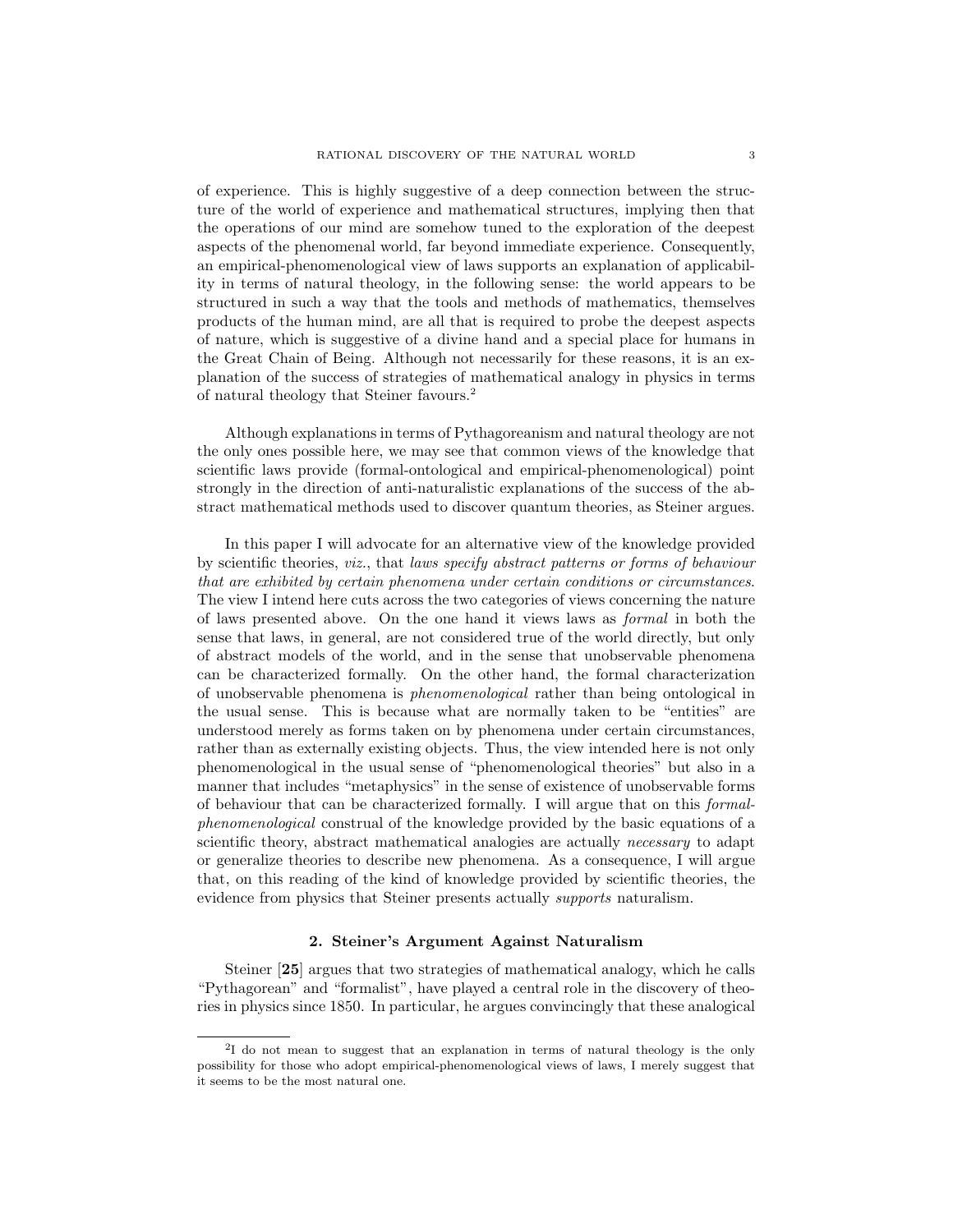strategies were crucial in the discovery of theories in (non-relativistic) quantum mechanics, quantum field theory and particle physics, and that similar methods played a less pronounced role in the discovery of earlier theories by Newton and Maxwell. On the basis of his examination of historical evidence, he draws the conclusion that the success of these strategies of mathematical analogy presents a significant challenge to naturalism. Steiner [25, p. 60] summarizes his argument against naturalism as the conclusion of the following two premises:

- I. Both the Pythagorean and formalist strategies are anthropocentric; nevertheless,
- II. Both Pythagorean and formalist analogies played a crucial role in the fundamental physical discoveries in the twentieth century.

In this section we will examine some of the key features of Steiner's arguments for these two premises.

These terms "Pythagorean" and "formalist" pick out, respectively, two different types of mathematical analogies:

- (i) structural analogies, i.e., those based on similar mathematical structure;
- (ii) syntactic analogies, i.e., those based on equations with similar form.

By "Pythagorean" analogies, Steiner means structural analogies that "were then inexpressible in any other language but that or pure mathematics"  $[25, p. 3]$ .<sup>3</sup> By "formalist" strategies, then, he intends syntactic analogies without regard to the mathematical meaning of the equations.<sup>4</sup> The problem presented by the success of "Pythagorean" analogies is that with no evident connection to a physical motivation for the strategy, it is simply a relation between mathematical structures that is allowing the discovery of deep new theories of the world. Successful "formalist" strategies are all the more problematic since they are determined solely by the form of the equations, which ultimately we choose, and is obviously not determined by the physical world. The evidence that the analogies used by physicists to discover quantum theories were indeed "Pythagorean" or "formalist" in the above senses comes from the consideration of detailed outlines of the actual arguments physicists used to motivate new equations. We now consider an example of each of the two strategies.

One simple, though important, example Steiner provides is that of an argument used by Schrödinger  $[24]$  to derive the famous equation bearing his name. We consider this argument in detail because we will revisit it later. The following is a version of Steiner's account [25, pp. 79-80] of Schrödinger's reasoning. First, in analogy to optical waves, Schrödinger assumes that a particle of constant energy  $E$ can be described in terms of a wave with energy  $E = \hbar \nu$ , where  $\nu$  is the frequency,

<sup>3</sup>Steiner makes a big point of the significance of the physicists' understanding of what they were doing. This is less significant for my purposes because I am arguing that their methods are simply extensions of strategies of discovery that had been successful in the past. My concern is making a convincing case that we can understand their methods as continuous with prior strategies that do have a sound physical basis, which makes it relatively unimportant whether or not they understood what that basis was.

<sup>&</sup>lt;sup>4</sup>I introduce the two kinds of analogy as "structural" and "syntactic" to separate the compelling evidence Steiner actually presents from the loaded evaluation implied by calling them "Pythagorean" and "formalist".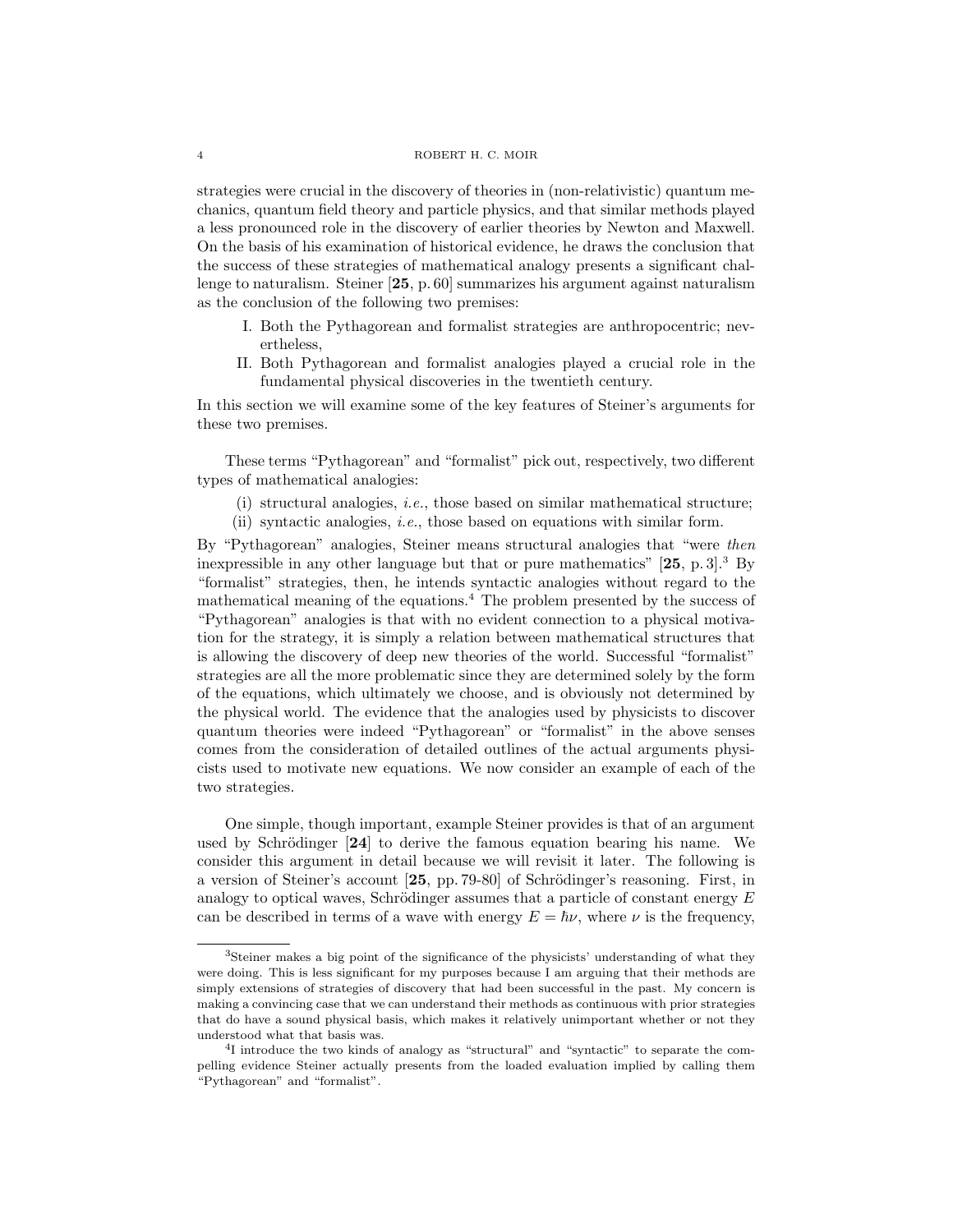which yields the wavefunction

(2.1) 
$$
\psi(x, y, z, t) = f(x, y, z)e^{-i\frac{E}{\hbar}t}.
$$

The governing wave equation for this function is then

(2.2) 
$$
\left(-\frac{\hbar^2}{2m}\nabla^2 + V(x,y,z)\right)\psi = E\psi,
$$

which we recognize as the time-independent Schrödinger equation for a free particle. Then, Schrödinger differentiates the expression  $(2.1)$  for the wavefunction which yields, after rearranging constants,

(2.3) 
$$
i\hbar \frac{\partial \psi}{\partial t} = E \psi.
$$

Note that the validity of this equation can be construed as justifying an interpretation of the energy E in terms of the "time-evolution" operator  $i\hbar \frac{\partial}{\partial t}$ . Finally, using an analogy to the classical expression  $E = \frac{\mathbf{p}^2}{2m} + V$  for the total energy in terms of kinetic and potential energy, resulting in the momentum p being interpreted in terms of the "space-evolution" operator  $i\hbar\nabla$ , the governing equation (2.2) motivates the replacement of  $E$  in  $(2.3)$  to obtain

(2.4) 
$$
i\hbar \frac{\partial \psi}{\partial t} = \left(-\frac{\hbar^2}{2m}\nabla^2 + V(x, y, z)\right)\psi,
$$

which we recognize as the time-dependent Schrödinger equation for a free particle.

The "Pythagorean" reasoning, Steiner observes, enters in two main places in this argument. First of all, the argument begins with an analogy to classical optics, yielding a wavefunction (2.1) and corresponding governing wave equation (2.2). The argument then abstracts away from this intuitive optical analogy to obtain a wave equation (2.4) that has no analogue in classical optics and where purely notational complex numbers in the classical context, *i.e.*, in equation  $(2.1)$ , become an essential component of the resulting wave equation (2.4). This is "Pythagorean" because it is the mathematical expression (2.1) that becomes the basis for the derivation of the wave equation and not its physical meaning under the optical analogy. Second of all, the wave equation (2.4), which was derived using solutions of the special form (2.1), is then considered to be generally valid, which allows superpositions of waves as physical solutions, not valid in the optical analogy. Moreover, if (2.4) is taken to continue to be valid with a time varying  $V$ , then the equation permits solutions that do not exhibit ordinary "wavelike" characteristics at all, instead being "smeared out" mass distributions. Steiner also makes the point that there is a "formalist" element in the argument as a result of taking an equation that was derived assuming constant energy to then be valid for cases where energy is not constant.

Steiner provides many examples of "Pythagorean" reasoning such as this, which base analogies on mathematical structures and not physical arguments. Many of these are from particle physics which rely heavily on structural analogies involving symmetry groups. Steiner also provides another class of examples that are even more problematic from a naturalistic point of view because they are analogies based on the form of the notation alone. A striking example of such formalist analogies discussed by Steiner [25, pp. 157-160ff.] is Dirac's "factoring" argument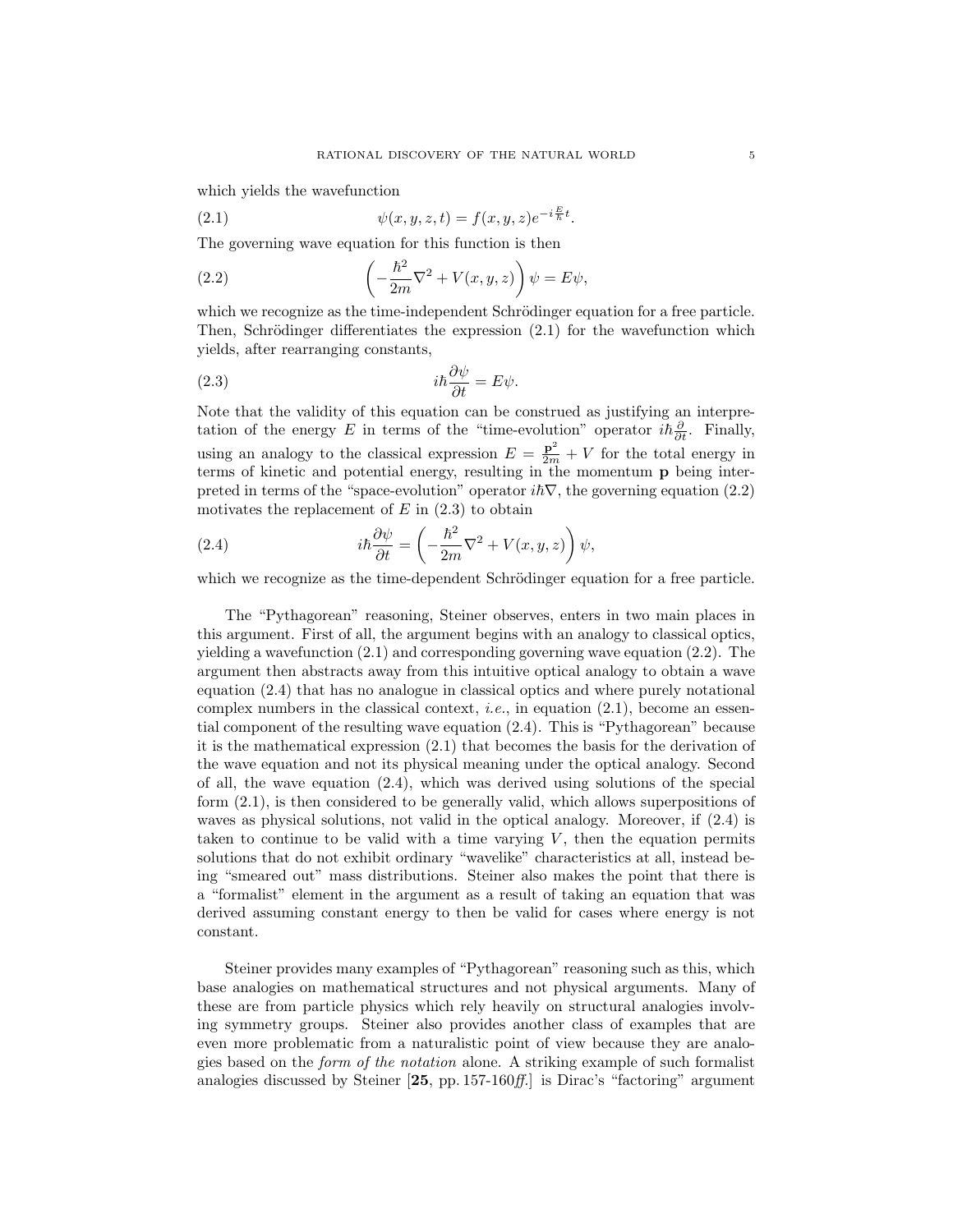to derive the famous equation bearing his name. After attempts failed to derive a valid equation for the electron by extending the classical-quantum analogies  $(E \to i\hbar \frac{\partial}{\partial t}, \mathbf{p} \to i\hbar \nabla)$  from the classical energy formula  $E = \frac{\mathbf{p}^2}{2m} + V$  to the relativistic version

(2.5) 
$$
E^2 = \mathbf{p}^2 - m^2,
$$

a substitution which results in the Klein-Gordon equation, Dirac tried an approach based on the *form* of  $(2.5)$ . Dirac reasoned that for there to be a valid equation for the electron, first order in space and time variables, it must be the quantum correlate of a factorization of  $E^2 - \mathbf{p}^2 + m^2$ , *i.e.*, where E and **p** are interpreted as operators. Adopting the ansatz that such a factorization existed, Dirac derived the relationships between the coefficients of the factors that had to obtain for the factorization to be valid. He then looked for mathematical structures that could solve the equations, finding that four dimensional spinor fields, with the coefficients interpreted as  $4 \times 4$  matrices, worked. This allowed the derivation of the Dirac equation, and led Dirac to predict the existence of the positron.

Thus, in this case it was not an analogy between two mathematical structures that allowed the derivation of new laws, it was an analogy based purely on the form of an equation that allowed the discovery of new mathematical structures that could be the subject of new laws. In both these two cases, it is clear that mathematical analogies are driving the arguments. These two cases provide an illustration of the kind of compelling evidence Steiner presents to justify the second (II.) of his two main premises above. Addressing the matter of what to make of this evidence and whether there is any naturalistic justification for these methods will have to wait until the next section.

Since empirical or physical considerations appear to play no role in these arguments, and because Steiner argues that "there is no naturalistic definition of 'mathematics,'" [25, p. 108] Steiner concludes that the evidence from physicists' methods on its own, *i.e.*, without regard to the nature of mathematics, is most suggestive of a Pythagorean explanation. The explanation of the success of these methods, then, being that pure mathematical analogy is so successful in theory discovery because the world is mathematical; since the world is actually or essentially a mathematical structure, careful mathematical analogies based on known structures and equations can help us to find the deeper mathematical structures that nature instantiates. Steiner advises against a Pythagorean explanation, however, based centrally on his contention that, though it is purely mathematical reasoning that allowed the discoveries, mathematics itself is anthropocentric.

This leads us to the reasons underlying the first (I.) of Steiner's two main premises stated above. Steiner's argument for the anthropocentrism of mathematics, and hence against both Pythagoreanism and naturalism, is based centrally on the following claim:

• What counts as mathematics is determined by considerations of *beauty* and *convenience*; that is to say, there is no *objective* criterion for what counts as a mathematical structure.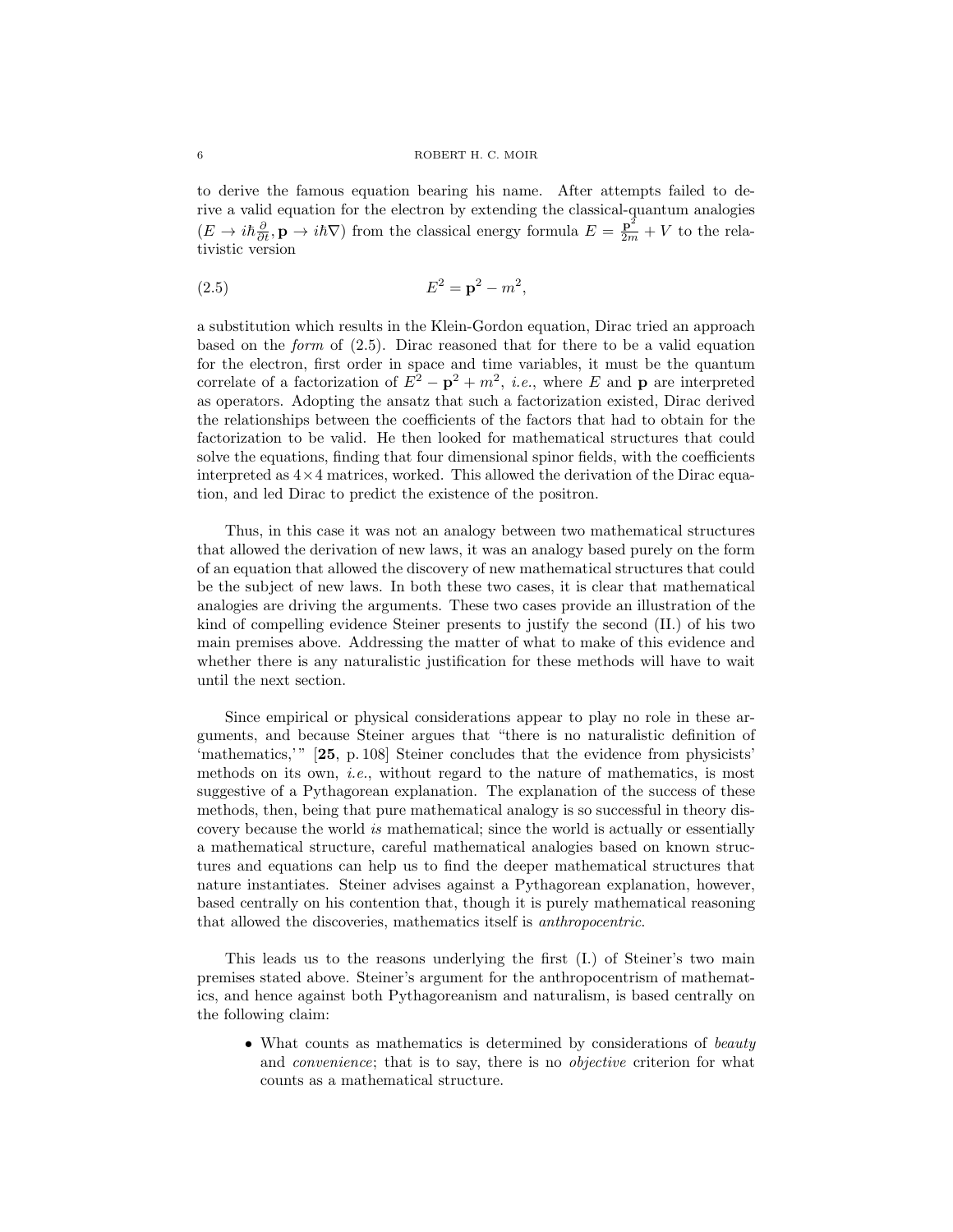Steiner does not devote much of the book to supporting this claim, since most of the effort is spent in making an airtight case for premise II. Let us then consider the sort of evidence he provides.

Steiner provides evidence that it is the human aesthetic sense that determines what counts as mathematics. The evidence consists primarily of the recurring example of how the game of chess and its "theorems" do not count as mathematics, together with a selection of quotes from von Neumann and G. H. Hardy, who emphasize the character of mathematics as a creative art and how the selection of mathematical structures for study is primarily aesthetic [25, pp. 63-66]. The authority of these twentieth century mathematicians, working in a time where abstract algebra began to dominate the study of mathematics, is supposed to make reasonable the claim that all of mathematics is driven by aesthetic concerns, not objectively determined criteria. The evidence for convenience being the other significant determinant of what mathematics consists in is somewhat more varied, being based on how certain mathematical concepts, i.e., complex numbers, potentials and Taylor series, that were historically, or are fairly generally in the case of Taylor series, introduced to aid calculation but end up having physical significance.<sup>5</sup> Although this is a paucity of evidence for a claim as grand as "mathematics is anthropocentric," we may grant that  $if$  all mathematics derives primarily from the human aesthetic sense, and not by any objective criterion, and secondarily only from computational convenience, there is a strong case for anthropocentrism of mathematics.

Based on his evidence for premises I. and II. above, Steiner concludes that "the truly great discoveries in contemporary physics were made possible only by abandoning—often covertly and even unconsciously—the naturalistic point of view" [25, pp. 59-60]. And since Steiner argues that because what determines what counts as mathematics is determined by us, the success of "Pythagorean" and "formalist" strategies is at odds even with Pythagoreanism, making the evidence compatible, inter alia, with natural theology. This follows, as was intimated above, because the success of mathematical analogies in physics, given that mathematics is anthropocentric, is quite suggestive of it being a divine contrivance that the world has been constructed in a way that the conceptual frameworks we develop because of their apparent beauty to us are tuned to the discovery of nature's deepest laws.

One final point that bears mention is Steiner's point that it is a "global strategy" that was successful in discovering the laws of modern physics using purely mathematical analogies. There are far more examples of failure using mathematical analogies than successes. But this does not affect Steiner's argument given that it was a mathematical taxonomy that supported the analogies that were successful. It was the overall scheme that was successful, not any particular instance, and led successfully to valid new laws in a relatively short period of time.

<sup>&</sup>lt;sup>5</sup>He also criticizes the practice of introducing perturbation expansions of equations in parameters previously taken to be constant as a "fiction" where the "formalism [is] leading the scientist" [25, p. 68]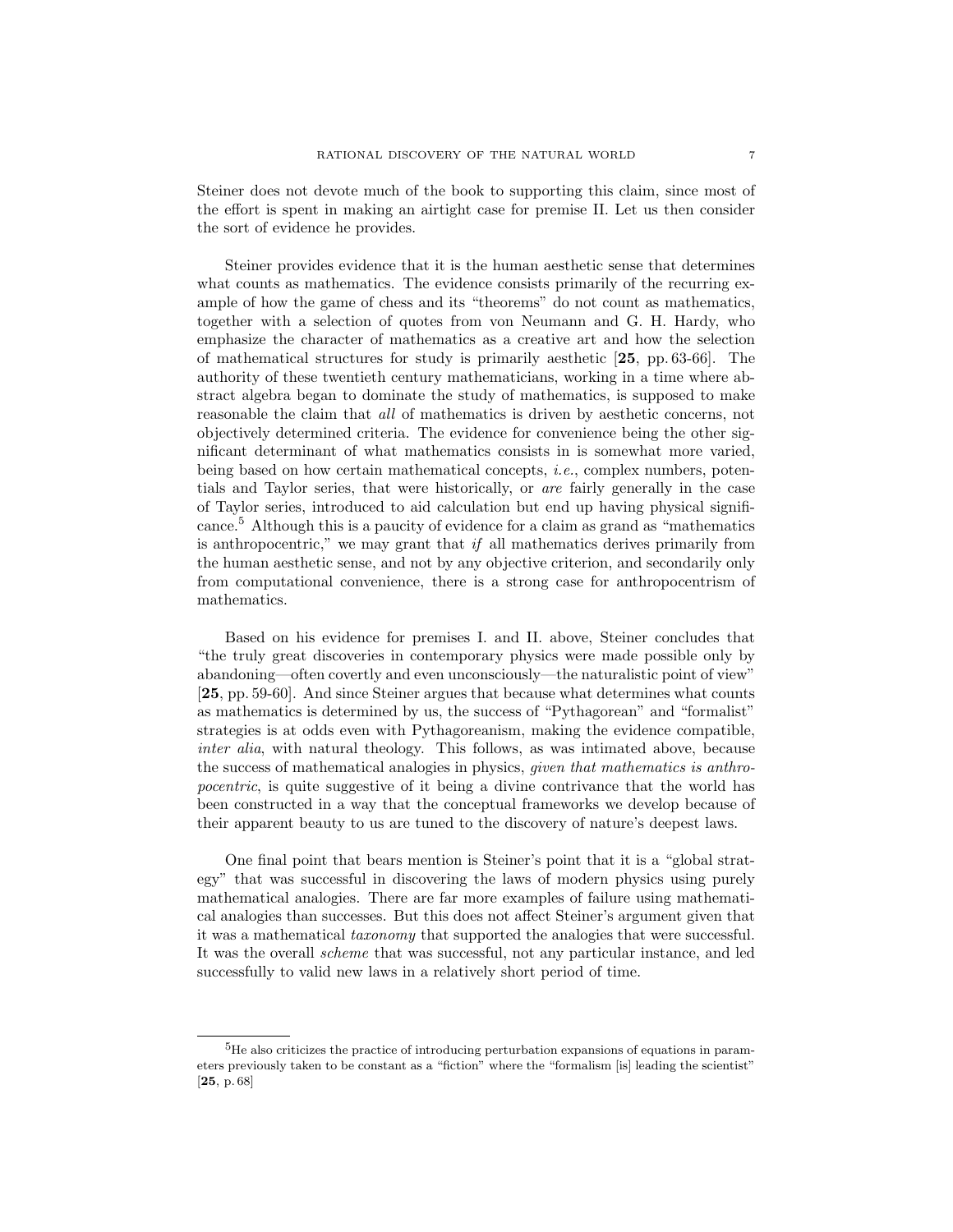#### 8 ROBERT H. C. MOIR

#### 3. Problems for Steiner's Argument from the History of Analysis

We now turn to consider some of the problems with Steiner's argument. I will argue that there are two general problems with his argument that derive from ignoring two important lines of evidence from the history of mathematics and physics, the first of which is taken up in this section and the second in the section following:

- (1) In the period from the 17th to the (early) 19th century, the development of mathematics and physics was closely interdependent; and
- (2) Prior physical theories are, and indeed must be, continually used as a basis for the discovery of new theories, which places strong constraints on the kinds of mathematical structures and methods available to formulate new theories.

I will argue that the matter raised by (1) shows that there are objective origins for mathematical structures and that the matter raised by (2) shows, inter alia, that the structures needed to formulate new theories were neither arbitrary nor determined by criteria of aesthetic appeal or convenience. These considerations, therefore, serve to undermine the claim that mathematics is anthropocentric, thereby undermining the challenge to naturalism posed by Steiner's argument. Indeed, I will argue in the next section that the structural and syntactic analogies essential in the discovery of modern physical theories, without their "Pythagorean" or "formalist" sheen, can be provided with a naturalistic motivation, which I will argue can lead to an explanation of the physical basis for mathematical analogy in theory discovery.

Because the calculus was not given a rigorous foundation until the late nineteenth century, much of mathematical analysis had to look to intuitive, analogical and physical reasoning to justify its results and methods. This led to a situation from the sixteenth through the middle of the nineteenth century where the development of mathematics was driven in large measure by abstract treatment of scientific problems and phenomena [1, 18, 19, 26]. At a foundational level, both Newton's and Leibniz's methods are based on a intuitive notion of continuum, with Newton's concept rooted in our intuition of flow or continuous motion of points in space [5,  $82$ ,  $12$ , p. 97. Importantly, physical considerations often played a central role in the development of methods of solution of ordinary differential equations (ODE) and partial differential equations (PDE); indeed, the first problems involving partial differential equations were based in the study of continuum mechanics [1, pp. 336-7]. The influence of physics on mathematics is also reflected in the fact that the greatest contributors to mathematics in the seventeenth and eighteenth centuries were just as much, or even more, influential as scientists than as mathematicians, examples including Descartes, Newton, the Bernoullis, Euler, and Lagrange, to name a few. Perhaps the strongest indication of the interdependence of mathematics and physics in this period is reflected in the fact that the lack of a rigorous foundation forced the use of physical intuition and accordance with phenomena as substitutes for mathematical proof [11, p. 110],[19, p. 395,pp. 617-8].

The importance of the reliance on physical intuition, physical meaning, and physical phenomena for the justification of mathematical arguments in the development of mathematical analysis, as well as how important physics was as a source of problems and methods in analysis, provides very strong evidence against Steiner's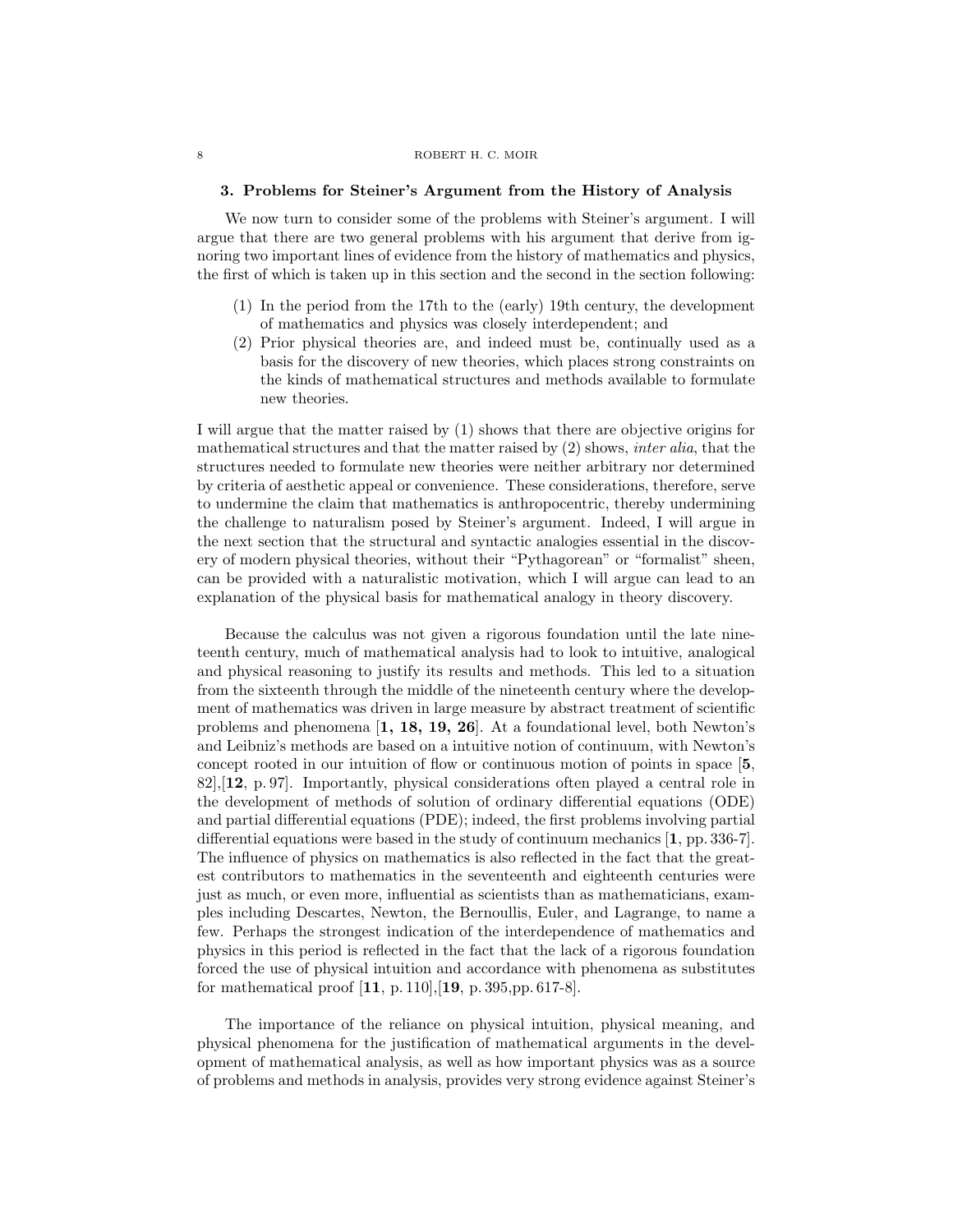claims of the non-objective origins of mathematics. The development of analysis is seen to be inextricably entangled with physics and experience of natural phenomena. The historical evidence also shows that the very development of the kinds of equations central to the formulation of physical laws, viz., differential equations, as well as many of their methods of solution, arose from the desire to treat physical problems mathematically. Newton's approach to the calculus in terms of fluxions (time derivatives of quantities in motion) led naturally to quadrature problems relating fluxions of two quantities that were to be solved by determining how the two quantities were related, which expresses the elementary problem of solving a(n ordinary) differential equation [1, p. 326]. More generally, physical considerations were central in the development of techniques of solution of ODE [1, p. 336]. In the case of PDE, they originated in the study of continuum mechanics, as mentioned above, and later saw significant developments come from potential theory, which, far from being determined primarily by computational convenience as Steiner claims, arise from consideration of the attractions and repulsions of discrete mass points [1, p. 337].

That ODE and PDE as classes of equations, and to a large degree their methods of solution, have origins in physical intuition, physical interpretation, or experience of physical phenomena, shows quite clearly that the theory of differential equations is neither determined primarily by aesthetic predilections of human beings nor primarily by computational convenience. This also indicates that differential equations that could be interpreted physically were more likely to be developed and studied throughout the development of analysis. And since differential equations specify or constrain the spatial and temporal variation of the quantities they relate, differential equations encoded<sup>6</sup> the form of behaviour of the natural phenomena to which they could be applied. In turn, the solutions to these equations provided an abstract representation of forms of behaviour exhibited by natural phenomena under the conditions that a differential equation and its solutions could be applied. In this way, the equations of continuum mechanics, including elasticity theory, plastic deformation and fluid mechanics, arguably originate in abstraction of forms or patterns of behaviour in experience. They are clearly not to be regarded as "true" in the sense of an ontologically correct specification of the dynamics of matter, but they do characterize the form of behaviour of certain kinds of matter under certain ranges of physical conditions. This shows that the original phenomenological theories of physics naturally lend themselves to a formal-phenomenological interpretation of the sort discussed in the introduction.

Now, the notation developed to express and manipulate differential equations is not entirely arbitrary either. The Leibnizian notation for differentials, derivatives and integrals allows one to reason intuitively in terms of tiny changes, rates of change as ratios of such changes and integrals as sums of tiny parts. Hence, the notation makes reasoning using physical intuition quite natural. This is why the physical arguments in the derivation of differential equations used and continue

<sup>&</sup>lt;sup>6</sup>In the interest of brevity I will not consider in detail the sense of "encode" I intend here. It will suffice for our purposes to specify that it is the *flows* that dynamical (hyperbolic, parabolic, ordinary) differential equations pick out which are the forms or patterns of behaviour that the equations encode.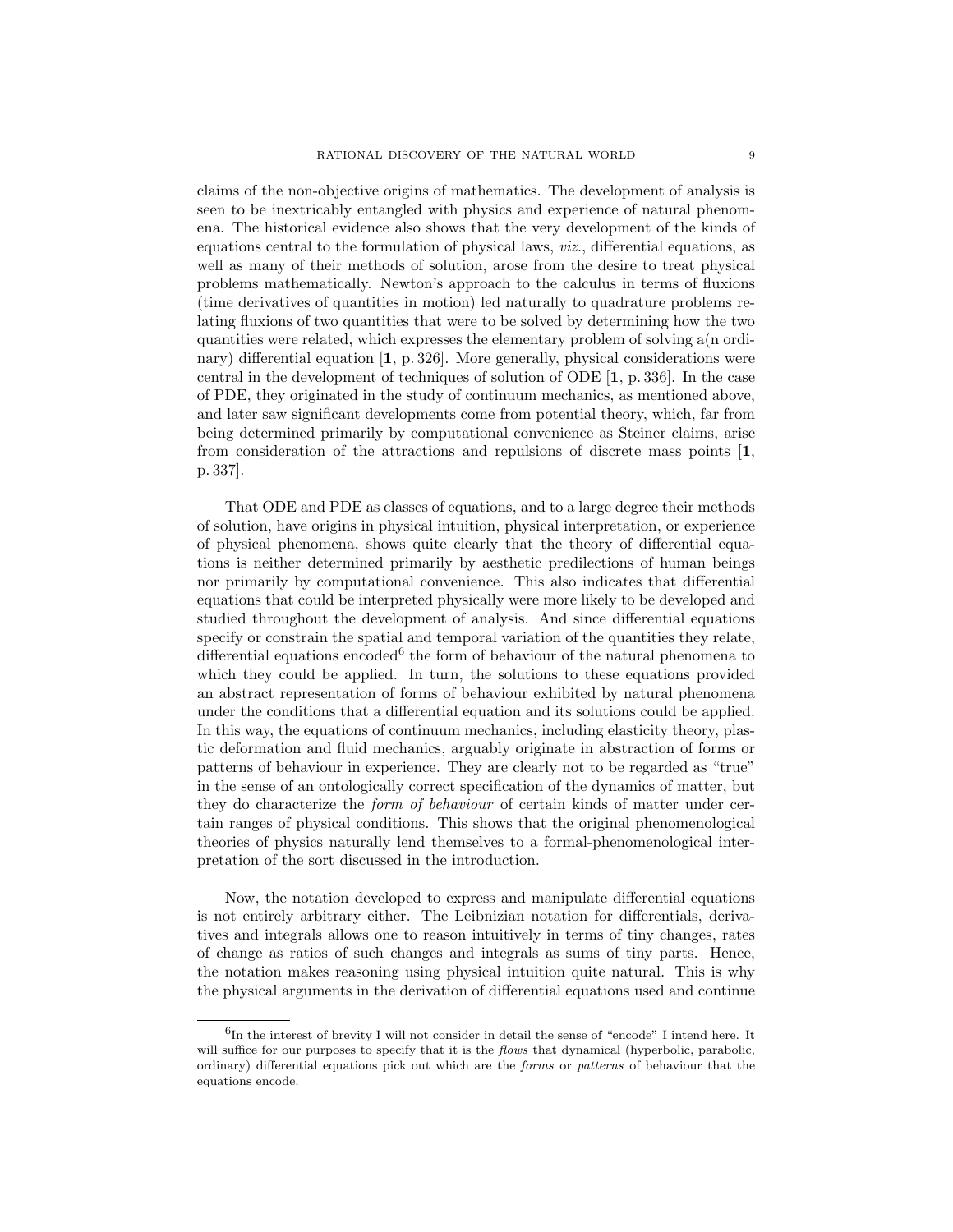to make use of differentials (see, e.g.,  $[4], [10]$ ). The dominance of the algebraic Leibnizian notation in differential equations is no accident.

For differential equations, the notation reflects both the mathematical and physical meaning of the equations. For example,

$$
\frac{d^2x}{dt^2} = \frac{F}{m}
$$

reflects the mathematical meaning that the curvature of  $x(t)$  with respect to time is equal to the ratio of  $F$  to  $m$ ; it also reflects the physical meaning of Newton's second law as "a change in motion is proportional to the motive force impressed and takes place along the straight line in which that force is impressed" [23, 416]. This also means that a (large or small) change of  $F(x)$  from one function to another, or m from one value to another, has a definite effect on the mathematical structure defining the dynamics, by changing the direction or the magnitude of the vector field. With an understanding of the physical meaning of the equation, then, it is possible to reason about the physical effects of variations or changes to the differential equation. If we regard the flow of the differential equation, *i.e.*, the continuous time transition map on phase space, as characterizing the form of behaviour the equation picks out in general, then understanding the physical meaning allows reasoning about what the effects are of variations of the equation on the form of behaviour. In this way, the algebraic form of differential equations covaries with their mathematical meaning in terms of functions on geometric spaces, allowing translation of algebraic arguments into physical ones.

Thus, we can regard the Leibnizian notation for the calculus as being the solution to an important practical problem, viz., how can we develop a symbolic notation that humans can easily manipulate in such a way that understanding simply the meaning of the symbols allows insight into abstract representations of physical behaviour. This might appear like a matter of convenience, but when we realize that without this property of the notation it would not be feasible to successfully use differential equation methods widely in the manner required by mathematical physics, we see there is an *objective* constraint that is driving the choice of notation. This is to say, that being able to find such a sort of notation or not being able to do so marks objectively the difference between methods that permit the kind of sophisticated intuitive reasoning that has been essential in the historical development of physics and methods that would not allow physics as we know it to develop. Thus, the choice of notation is determined in large measure by what kinds of inferences it renders feasible, i.e., possible in the actual world, and not merely by concerns of practical convenience. Indeed, this is supported by the limited developments in Britain from those who pursued Newton's geometric approach to the calculus compared to the fruitful developments on the Continent resulting from the use of the algebraic Leibnizian notation. As a simple example to drive the point, try doing complex arithmetical calculations in Roman numerals rather than using positional notation—the notation has a strong impact on what inferences are feasible, i.e., actually possible rather than simply possible in principle.

Viewed in terms of feasible access to knowledge of forms of behaviour of natural phenomena, then, neither the structures that abstract patterns of physical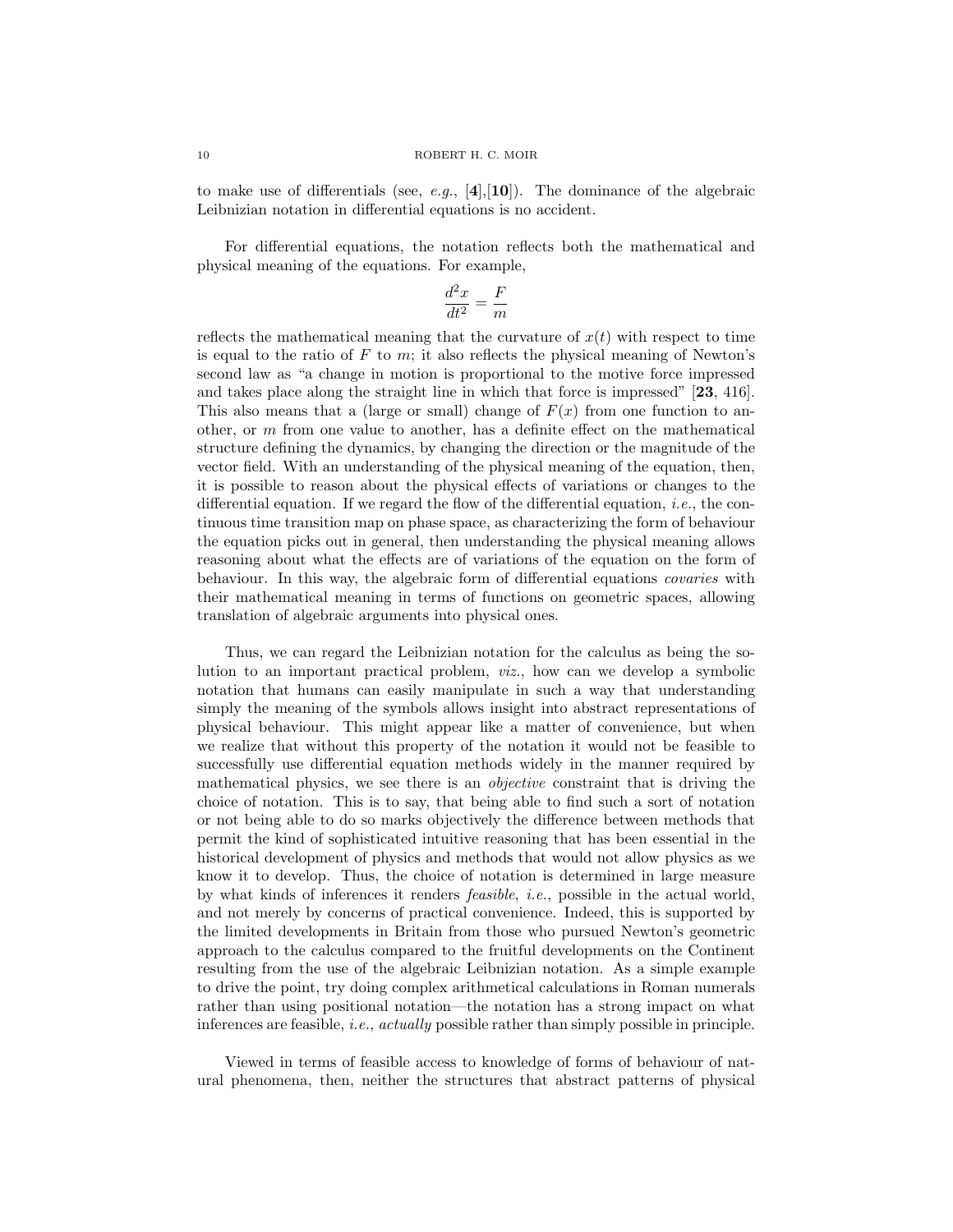behaviour nor the notation we choose to present those abstract patterns are arbitrary nor determined solely by beauty and convenience. The significance of this for our purposes is that the mathematical structures, i.e. solutions of differential equations, are dictated by the form of behaviour of phenomena; and that the notation and methods are dictated, centrally, by the requirement of feasible means of physical insight and the study of the mathematical structures that represent the phenomena. The point here is that it is the combination of the type of equations, the physical representation of their mathematical meaning and the specialized notation, that allowed physicists to feasibly access mathematical representations of such a wide variety of forms of behaviour. In this way, differential equations and their theory as developed in the seventeenth to mid-nineteenth centuries were a solution to a central practical problem for science: How can we develop mathematical structures and methods that allow us to extend and deepen our knowledge of the behaviour of natural phenomena. Beauty and convenience were certainly relevant constraints, but the primary constraint was feasible insight into forms of physical behaviour.

# 4. A Naturalistic Understanding of the Content and Function of Theories and Methods of Their Discovery

The evidence provided in the previous section shows the distinct sense in which the origin and the content of classical analysis, particularly differential equations, was abstract representation of forms behaviour of phenomena, which could then, inter alia, be studied to gain insight into behaviour.

The theories so formed initially involved phenomena that could be directly observed, like the rigid motion of bodies, static fluids, fluid flow, elastic behaviour of solids, motion of celestial bodies, etc. These are the sorts of phenomena covered by differential equations in the manner considered in the previous section. As phenomena became more removed from experience, however, mathematical analogies to prior theories played an increasingly important role.

One example of this was the development of a theory of light as a transverse wave in a medium, the luminiferous aether, that was consistent with experiment. After empirical evidence from Arago led to the hypothesis of light as a transverse wave, a model of the aether as an elastic solid was sought, since it was known that an elastic solid allows transverse waves [28]. Thus, an analogy was drawn to a phenomenon, i.e., elastic solids, for which equations of motion were known, in the interest of developing an equation of motion for light. By deriving physical boundary conditions for real elastic solids, Green was able to show that modeling the aether as an ordinary elastic solid was not consistent with experiment [28]. This then initiated the search for variations of the equations of an elastic solid that were empirically adequate, which was accomplished first by MacCullagh [28].

This episode from optics shows how a mathematical analogy was used to determine equations of motion that governed the form of behaviour of light waves, which are not directly observable. The approach started with known equations that admit transverse wave solutions and then required variation of these equations to extend physical theory to describe the sort of transverse waves exhibited by light. Just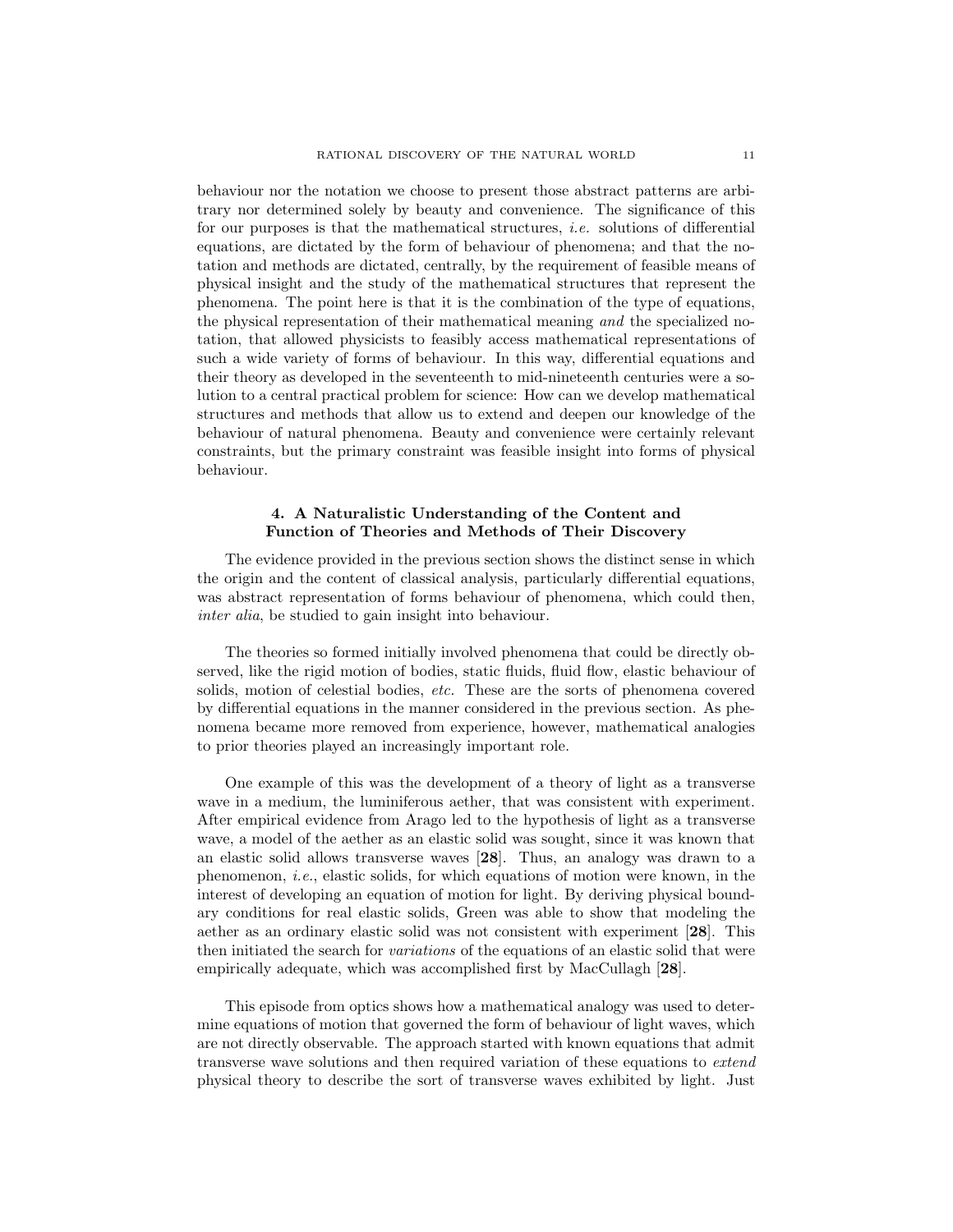as in the case of ordinary phenomenological theories, these equations are obviously not ontologically correct, since we know now that even the description of light as an electromagnetic wave is a macroscopic approximation. The analogical strategy did, however, succeed in producing equations that capture dominant aspects of the way that microscopic light waves behave. A similar, but more involved, strategy was employed by William Thomson and Maxwell to develop equations of motion governing electrical and magnetic phenomena [7]. Independently of the mechanical and aether models Maxwell used in the process of finding a consistent set of equations that agreed with experiment, the result were equations that captured more and more aspects of the behaviour of electric and magnetic phenomena, culminating in equations that governed the behaviour of electromagnetic fields and the waves they permit.

The key point here is the following. If we continue to understand the function of differential equations in science as specifying abstract patterns or forms of behaviour that certain physical phenomena exhibit under certain circumstances, then mathematical analogies play a clear and rational epistemic role. Starting with differential equations we know are physically valid for phenomena under certain conditions and admit solutions with behaviour similar in relevant respects to that of some new phenomenon, it stands to reason that a modification of the equations may lead to new equations that govern the form of behaviour exhibited by the new phenomenon. The idea is that the variation of old equations can allow access to new forms of behaviour not previously captured by physical theory. And particularly when the phenomena whose form we are modeling are not accessible in experience, the only epistemic access we have to these forms is through the use of mathematics.

With (distinctly) quantum phenomena being even further removed from experience than those of optics and electromagnetism, the reliance on abstract mathematical analogy became even more important for discovering quantum theories. Here once again, however, strategies of mathematical analogy are rational and naturalistically justifiable provided that we regard the aim of these strategies as accessing new forms of behaviour not accessible to current physical theory.

Consider Schrödinger's derivation of  $(2.4)$  discussed above in this connection. He begins with the assumption that under certain circumstances a quantum particle can be described as a wave of the form (2.1), an assumption Steiner admits had physical justification [25, p. 79]. Differentiation of this wavefunction together with an analogy between its governing PDE and the classical expression for the energy then led to Schrödinger's equation  $(2.4)$ . Contrary to Steiner's implications, however, the argument does not require the abandonment of fixed energy in a way that is contradictory or conceptually problematic. The move from the assumption of a wavefunction of form  $(2.1)$  with constant energy E permits differentiation to obtain  $(2.3)$ . Replacement of E by the operator from the governing wave equation  $(2.2)$ for the initially assumed wavefunction  $(2.1)$  then yields the Schrödinger equation (2.4). All of this is rigorous and at fixed energy, as Steiner admits, since it simply requires a time-varying wavefunction with fixed energy, as in (2.1).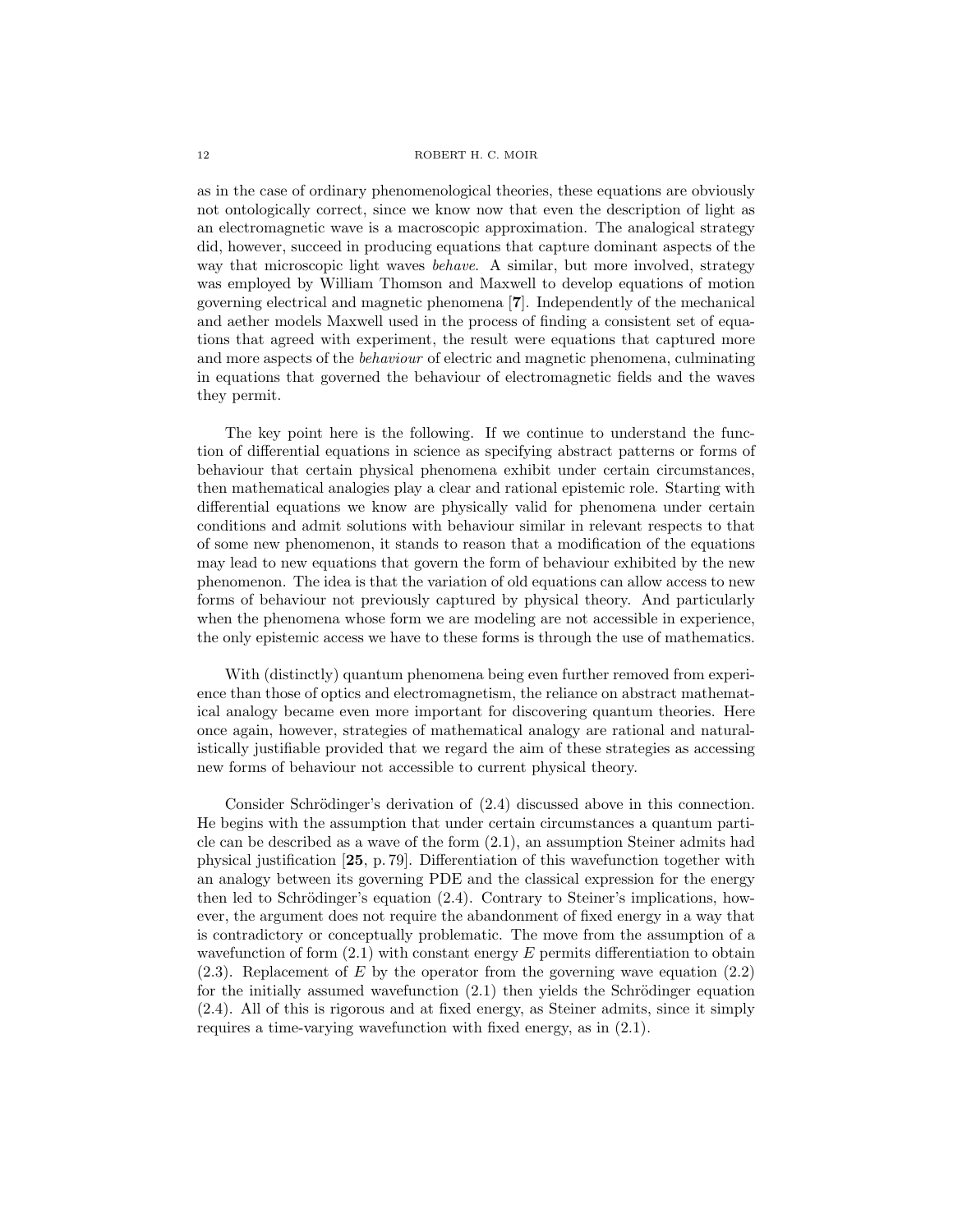The importance of this strategy for Schrödinger is that it allowed the extension of the governing equation  $(2.2)$  for the syncronic situation to the equation of motion (2.4) for the corresponding diachronic situation. Once this equation has been reached, it is natural for a strategy of discovery of laws governing new phenomena that we suppose that this equation is valid in cases beyond the special one of the solution  $(2.1)$  that was used to obtain it. Thus, it is only by *interpreting*  $(2.4)$  as *generally valid*, or adopting it as an ansatz that  $(2.4)$  is generally valid, that permits additional solutions with non-constant energy. Furthermore, the superposed solutions this general validity thereby allows are actually characteristic of quantum phenomena, which indicates the nature of the discovery that had been made. This leads us to a key point: analogies based on variation can, and must if a discovery is to be made, lead to new behaviour. Thus, interpreting strategies of mathematical analogy in theory discovery as part of a naturalistically justified tactic for finding new forms of behaviour and the laws that govern them, the generalization step that Steiner finds naturalistically problematic is actually just the sort of variational strategy needed here to extend our understanding of nature.

Thus, we see that it is the quantum-classical analogies  $(E \to i\hbar \frac{\partial}{\partial t}, \mathbf{p} \to i\hbar \nabla)$  to access a new equation of motion for dynamical quantum phenomena together with the assumption that this equation applies generally that really drive the reasoning in Schrödinger's argument. So provided that these analogies can be understood as supporting the adaptation of classical equations of motion to quantum phenomena, involving a significant change in scale, then Schrödinger's analogical strategy is quite naturally comprehended as an extension of the analogical methods used in optics and electrodynamics, only in the interest of a much more extreme extension of physical theory. Indeed, there is a justification for these analogies in terms of generators of canonical transformations in Hamiltonian mechanics, which is what actually provided the central background framework to support the extension of classical theory to quantum phenomena (see [10], chapter 9).<sup>7</sup>

We also saw above that these same quantum-classical analogies drove the argument Dirac provides to derive his equation for the electron. This argument falls in Steiner's particularly problematic class of "formalist" strategies, since it is based on the form of the relativistic energy equation (2.5). The symbols used are clearly irrelevant to the analogy; what matters is the relationship between the physical quantities of energy, momentum and mass that the equation expresses. Given that this is a relativistic expression for energy, we would expect a relativistic theory to satisfy it. But what kinds of mathematical structures  $E$ , **p** and  $m$  refer to need not necessarily matter, provided that the structures can be interpreted in terms of energy, momentum and mass in such a way that they are related according to (2.5). Indeed, it is not unreasonable to expect that a successful extension of physical theory to relativistic electrons would require new mathematical structures to characterize their behaviour.<sup>8</sup> Understood in this way, Dirac's anstaz is not purely

 ${\rm ^7N}$  ote that it is more rigorous analogies based on converting Poisson brackets to commutation relations, or recovering Poisson bracket relations from commutation relations in a classical limit, that ultimately justified the "correspondence principle" implied by the analogies  $(E \to i\hbar \frac{\partial}{\partial t}, \mathbf{p} \to \infty)$  $i\hbar\nabla$  [10, p. 390].

 $\frac{8}{1}$  mean here new to physics and not necessarily new to mathematics.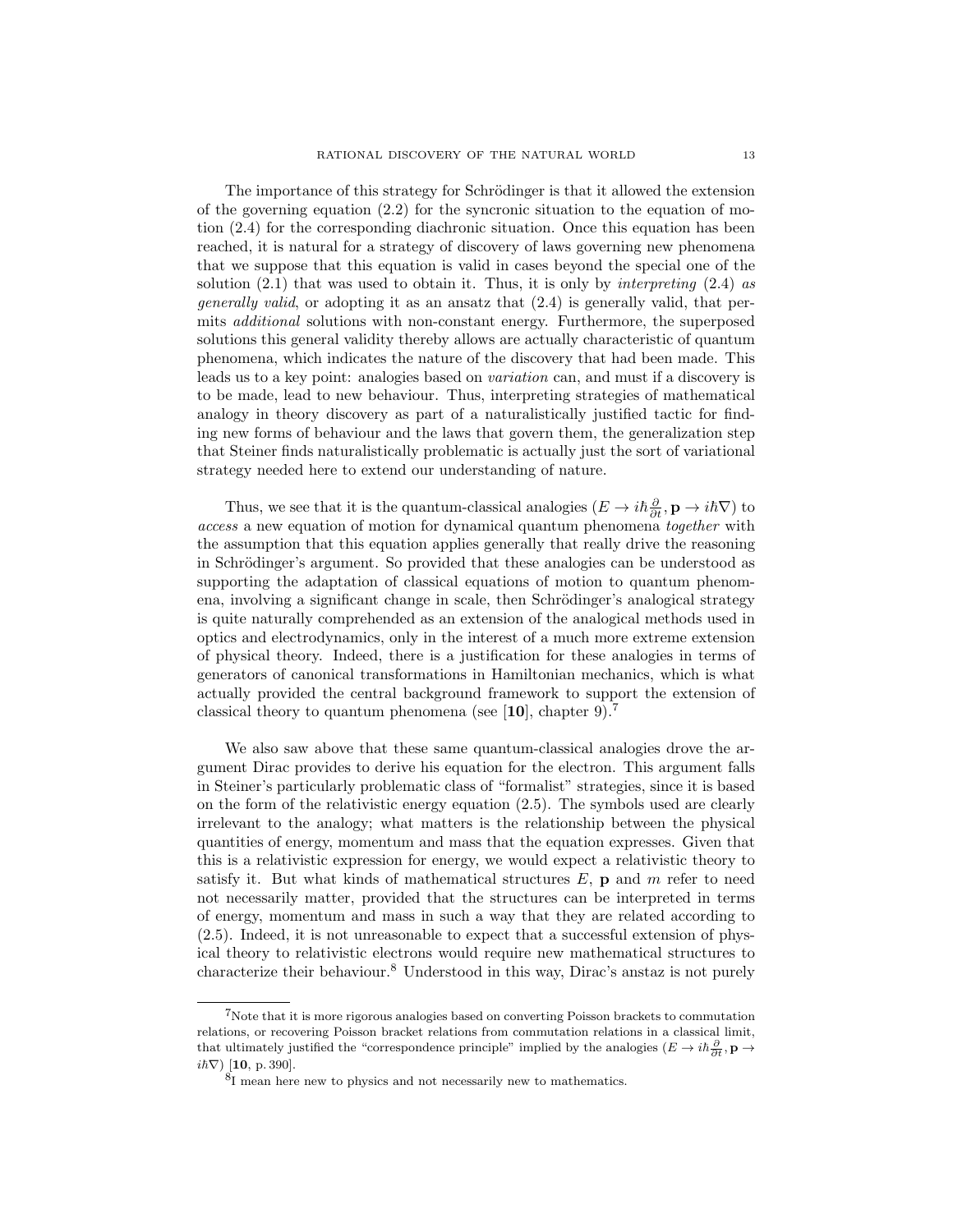#### 14 ROBERT H. C. MOIR

"formalistic" and is reasonable in the interests of a search for equations of motion that characterize the behaviour of the electron. Furthermore, if we understand this episode as a successful search for such an equation that encodes behaviour in a hitherto inaccessible level of phenomena, then it is considerably less mysterious, though certainly still surprising, that finding the equation that encodes the behaviour of such phenomena also reveals new phenomena that occur at that level, such as the existence of antimatter.

The validity of the argument that the kinds of mathematical analogies used to discover quantum theories are rational and naturalistic when we adopt a formalphenomenological interpretation of physical laws depends essentially on it being the case that quantum phenomena are forms of behaviour, just as classical phenomena characterized by differential equations are. As has been mentioned, the phenomenological theories of the seventeenth to nineteenth centuries clearly do not provide laws of interaction for entities, since matter is now known (post Perrin) to not be continuous. Thus, a formal-phenomenological interpretation of phenomenological theories, including theories in wave optics and electromagnetism, is quite natural given the above considerations. Yet, quantum theories, which I am arguing were developed by varying abstract forms of behaviour, are sometimes taken to magically(!) reveal the fundamental ontology of the world—a radical shift from phenomenology to ontology using the same variety of discovery strategy—variation of equations and their solutions. The continuity of analogical strategies in theory discovery in physics therefore suggests that *quantum phenomena are forms of be*haviour (of matter-energy stuff), so that the *abstract form* of quantum phenomena can be characterized mathematically, just as classical phenomena are.

There are, however, deeper physical reasons to suppose that quantum phenomena, including all the particles of the Standard Model of particle physics, are actually forms of behaviour (of matter-energy) and not things. Halverson and Clifton [14], building on results from Malament [21], have provided rigorous "nogo theorems" that rule out any particle ontology in a relativistic quantum theory. They even rule out a localizable particle ontology supervenient on fundamental fields in quantum field theory. Thus, it turns out to not be possible to interpret the particles of the Standard Model as actual entities. Halverson and Clifton show, however, that it is possible to have a relativistic quantum field theory that, for all practical purposes, has field excitations that behave like localizable particles, therby explaining the appearance of particles empirically. Thus, we have rigorous results that show that what may seem to us distinctly as particles, viz., electrons, protons, positrons, etc., are merely forms of behaviour of matter-energy-stuff, whatever that may be, under certain measurement conditions.

The no-go results cited above were originally taken to support a field ontology, but it is now known  $([2],[13])$  that even natural field ontologies are not possible in quantum field theory.<sup>9</sup> Thus, despite a strong desire and considerable effort to establish some fundamental ontology, there is strong evidence that even our

<sup>&</sup>lt;sup>9</sup>Lupher [20] shows that in the context of algebraic quantum field theory an ontology of "smeared" fields is possible. But even if an ontology is consistent with a given theory, this does not necessarily give us reason to believe that it is veridical (see, e.g.,  $[8]$ ).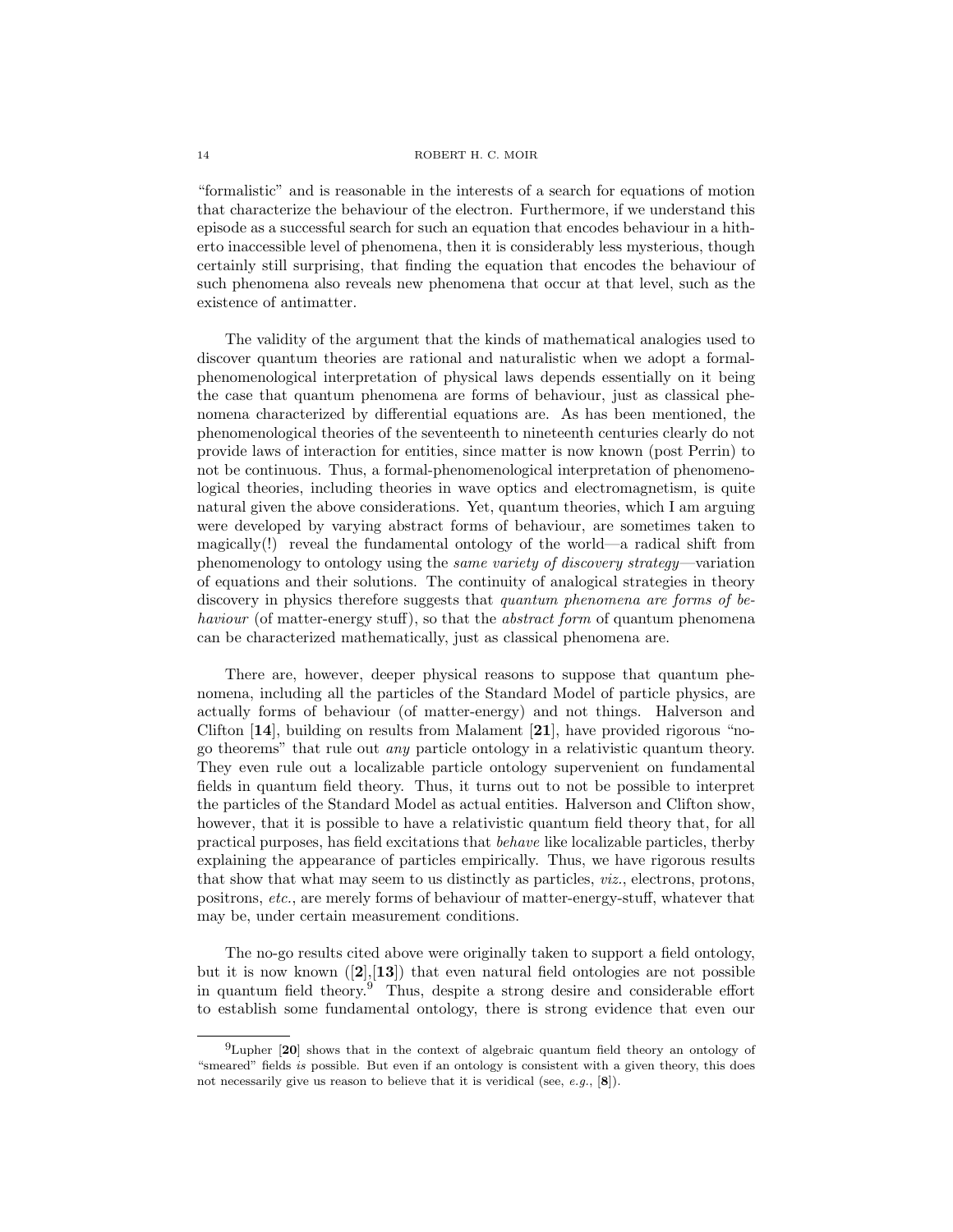most foundational theories establish only new levels of phenomenology, forms of behaviour at different scales of space, time and energy. This conclusion is in line with the view, held by some, that there will never be a fundamental theory and that all physics provides access to are effective forms of behaviour at a given scale (see [17] for a discussion of the issues underlying this debate).

We are now in a position to consider my argument concerning the physical basis of mathematical analogy in theory discovery. In the case of the use of strategies of structural analogy in theory discovery, we can understand the mathematical structures determined by differential equations (individual solutions, invariants, flows, etc.) as abstract representations of forms of behaviour that phenomena can exhibit under certain conditions. So it is rational strategy to vary the abstract forms of behaviour (by varying the structures picked out by the equations) of empirically successful theories in order to extend theories to new phenomena or new scales. The physical basis for this idea is that, on a formal-phenomenological view of theories, physical theories can be understood as all describing the same stuff but simply different modes of it at different scales and under different conditions. Therefore, varying the structures picked out by equations, in a manner consistent with a change of mode, scale, or conditions, can allow the description of new forms of behaviour.

In cases of the use of strategies of syntactic analogy in theory discovery, such strategies can be rational on account of the fact that we can understand the algebraic form of differential equations as covarying with its mathematical interpretation in terms of geometric or topological spaces, the structures of which are the abstract representations of forms of physical behaviour. As a result, the algebraic form can encode important relationships between physical quantities that we expect, on physical grounds, to be preserved or varied in a shift to new phenomena. This can be construed as an algebro-geometric reading of the equations, so that reasoning based on algebraic form is not actually purely syntactic as a result of the covariation of the algebraic form and its geometric and topological interpretation.

Moreover, by varying the old equations we ensure that the old equations are recovered by reversing or undoing the variation, along with their physical meaning and the empirically demonstrated forms of behaviour that they encode. In this way, the equations of the old theory act as a surrogate for agreement with experiment. This is because by showing that one recovers the equations of an old theory, either directly or in an appropriate limit, one also shows that the new theory exhibits (exactly or effectively) the same forms of behaviour under the conditions covered by the old theory.

In this way, then, the strategies of both structural and syntactic analogy can be understood to have a sound physical basis. For strategies of variation to be successful, a definite interpretational framework within which the structural variation is understood to occur is required. This has been ensured since the establishment of axiomatic set theory as a foundational framework for mathematics. The universality of ideal forms of description in classical sets ensures the existence of structures that can extend known physical forms of behaviour to new modes, scales or conditions. Thus, the key requirement of a strategy of discovery is that it provide a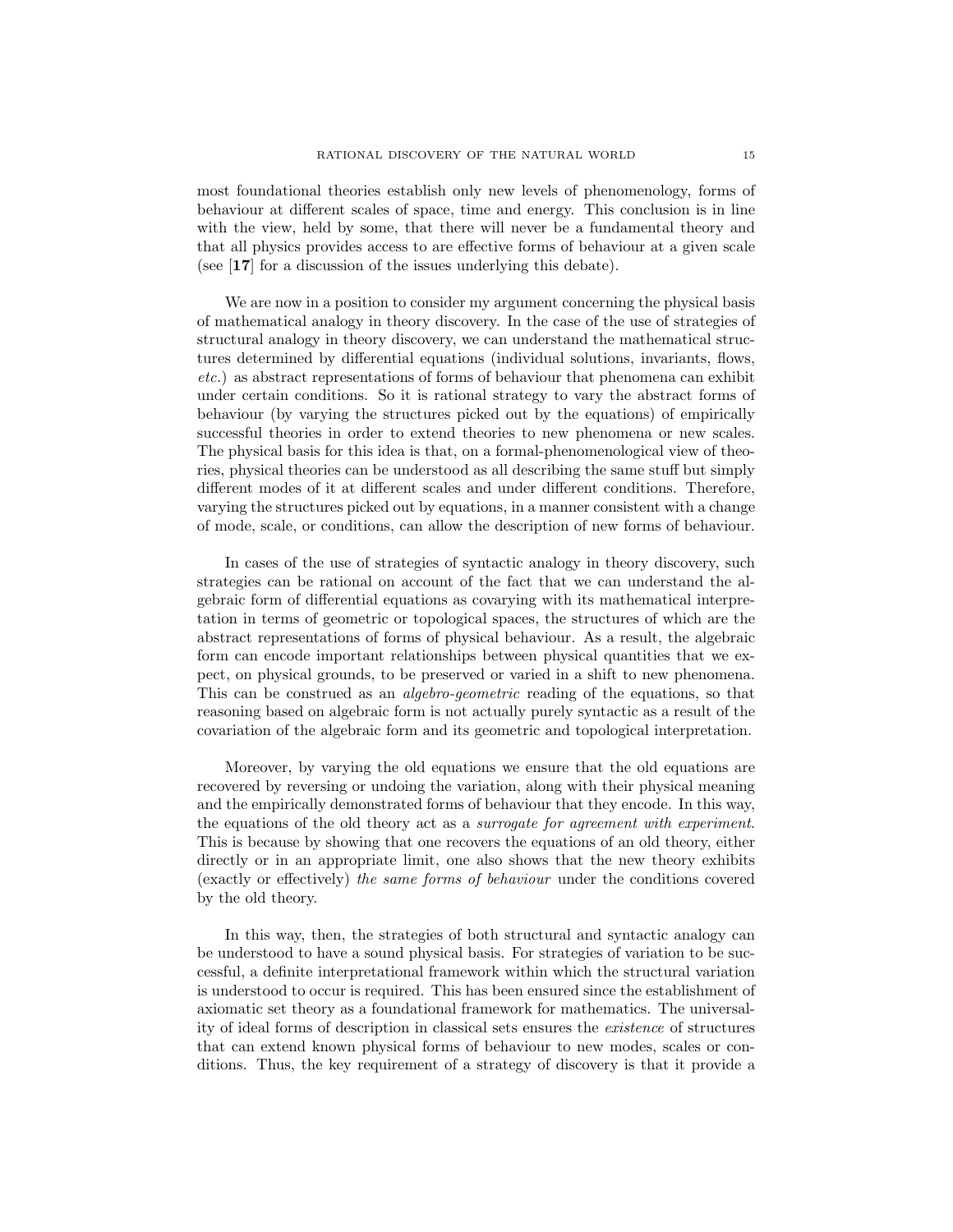means of manipulating the algebraic form of equations known to be valid, implying covariation of the geometric and topological interpretation of the equations, in order to locate forms in the universe of sets that capture the form of behaviour of phenomena in some new mode, under different conditions, or at different scales. But this is precisely what the "Pythagorean" and "formalist" strategies can be understood to accomplish when we adopt a formal-phenomenological view of the knowledge that physical theories provide. Seen in this new light, a strong case can be made that the large body of examples of structural and syntactic analogy in theory discovery in modern physics are actually examples of a naturalistic strategy of discovery of new theories. Moreover, such strategies are all we have to work with when dealing with phenomena that we can only access or understand through the use of equations and mathematical structures. Therefore, though these achievements and discoveries in twentieth century modern physics are marvellous, striking and surprising, they are certainly not magical or inexplicable.

### References

- 1. Tom Archibald, Differential equations: A historical overview to circa 1900, A history of analysis, vol. 24, AMS Bookstore, 2003, pp. 325–354.
- 2. David J. Baker, Against field interpretations of quantum field theory, The British Journal for the Philosophy of Science 60 (2009), no. 3, 585–609.
- 3. Robert W. Batterman, The devil in the details: Asymptotic reasoning in explanation, reduction, and emergence, Oxford University Press, USA, 2002.
- 4. John L. Bell, A primer of inifinitesimal analysis, Cambridge University Press, 1998.
- 5.  $\_\_\_\$ nfinitesimal in mathematics and philosophy, Polimetrica, 2005.
- 6. Nancy Cartwright, The dappled world: A study of the boundaries of science, Cambridge University Press, 1999.
- 7. Olivier Darrigol, Electrodynamics from ampère to einstein, Oxford University Press, 2003.
- 8. Chris Fields, A physics-based metaphysics is a metaphysics-based metaphysics, Acta Analytica (2013), 1–18.
- 9. Steven French, The reasonable effectiveness of mathematics: Partial structures and the application of group theory to physics, Synthese 125 (2000), no. 1-2, 103–120.
- 10. Herbert Goldstein, Charles Poole, and John Safko, Classical mechanics, Addison Wesley, 2002.
- 11. Ivor Grattan-Guinness, Mathematical physics in france 1800-1840; knowledge, activity, and historiography, Mathematical Perspectives: Essays on the History of Mathematics in Honor of Kurt.-R. Biermann (1981), 95–138.
- 12. Niccolò Guicciardini, Newton's method and leibniz's calculus, A history of analysis (2003), 73–103.
- 13. H Halvorson and M Mueger, Algebraic quantum field theory, Philosophy of Physics (2007), 731–922.
- 14. Hans Halvorson and Rob Clifton, No place for particles in relativistic quantum theories?, Philosophy of Science 69 (2002), no. 1, 1–28.
- 15. Richard W. Hamming, The unreasonable effectiveness of mathematics, The American Mathematical Monthly 87 (1980), no. 2, 81–90.
- 16. Rom Harré, Laws of nature, A Companion to the Philosophy of Science (W. H. Newton-Smith, ed.), Blackwell Companions to Philosophy, Blackwell, 2001, pp. 213–223.
- 17. Stephan Hartmann, Effective field theories, reductionism and scientific explanation, Studies in History and Philosophy of Science Part B: Studies in History and Philosophy of Modern Physics 32 (2001), no. 2, 267–304.
- 18. Hans N. Jahnke, Algebraic analysis in the 18th century, A history of analysis 24 (2003), 105–136.